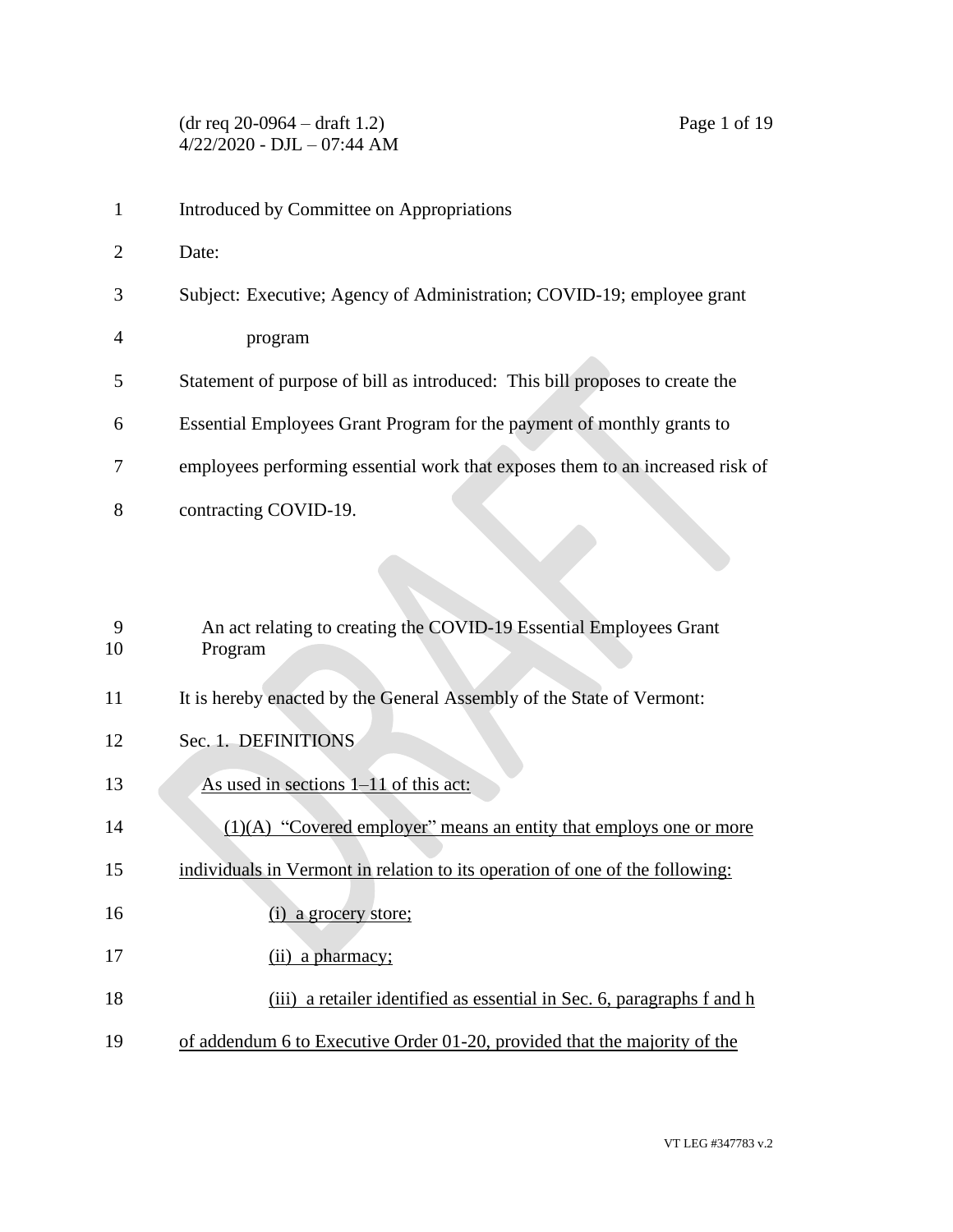(dr req 20-0964 – draft 1.2) Page 2 of 19 4/22/2020 - DJL – 07:44 AM

| $\mathbf{1}$   | retail establishment is open to the general public for in-person sales rather than |
|----------------|------------------------------------------------------------------------------------|
| $\overline{2}$ | curbside pickup or delivery;                                                       |
| 3              | (iv) a wholesale distributor making deliveries to a retailer                       |
| 4              | described in subdivisions (i)–(iii) of this subdivision $(1)(A)$                   |
| 5              | (v) a trash collection or waste management service;                                |
| 6              | (vi) a janitorial service that provides cleaning or janitorial services            |
| 7              | to another covered employer;                                                       |
| 8              | (vii) an assisted living residence as defined in 33 V.S.A. § 7102;                 |
| 9              | (viii) a nursing home as defined in 33 V.S.A. § 7102;                              |
| 10             | $(ix)$ a residential care home as defined in 33 V.S.A. § 7102;                     |
| 11             | $(x)$ a therapeutic community residence as defined in 33 V.S.A.                    |
| 12             | § 7102;                                                                            |
| 13             | (xi) a health care facility as defined in 18 V.S.A. § 9432 or a                    |
| 14             | physician's office;                                                                |
| 15             | $(xii)$ a child care facility as defined in 33 V.S.A. § 3511 that is               |
| 16             | providing child care services to essential service providers pursuant to           |
| 17             | Directive 2 of Executive Order 01-20;                                              |
| 18             | (xiii) a vocational rehabilitation service provider;                               |
| 19             | (xiv) a dentist's office or a dental facility;                                     |
| 20             | $(xv)$ a homeless shelter;                                                         |
| 21             | (xvi) a home health agency as defined in 33 V.S.A. § 6302;                         |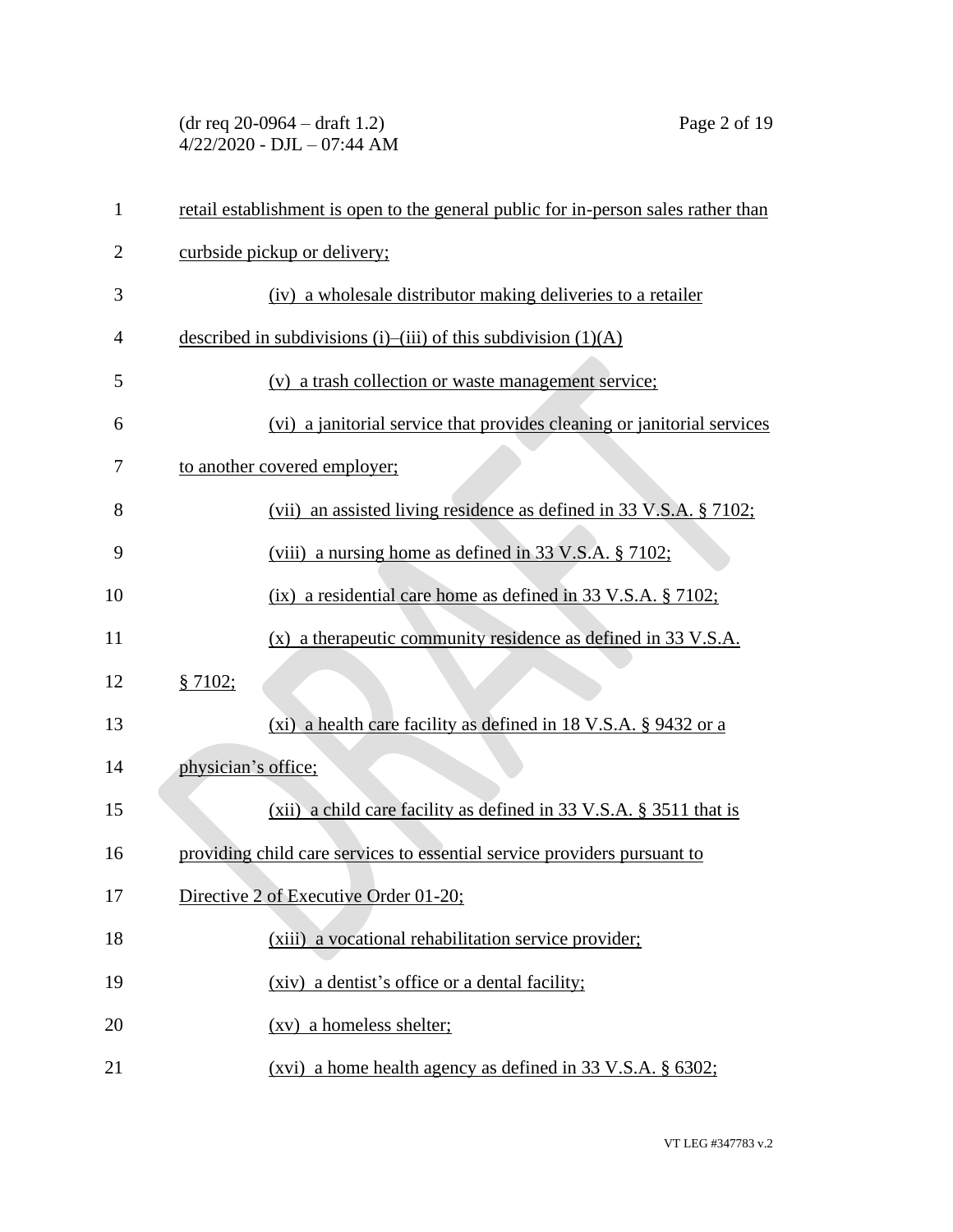## (dr req 20-0964 – draft 1.2) Page 3 of 19 4/22/2020 - DJL – 07:44 AM

| $\mathbf{1}$   | (xvii) a federally qualified health center, rural health clinic, or           |
|----------------|-------------------------------------------------------------------------------|
| $\overline{2}$ | clinic for the uninsured;                                                     |
| 3              | (xviii) a program licensed by the Department for Children and                 |
| $\overline{4}$ | Families as a residential treatment program;                                  |
| 5              | (xix) an ambulance service or first responder service as defined in           |
| 6              | 24 V.S.A. § 2651;                                                             |
| 7              | (xx) a funeral establishment or crematory establishment as defined            |
| 8              | in 26 V.S.A. $\S$ 1211; or                                                    |
| 9              | (xxi) providers of necessities and services to economically                   |
| 10             | disadvantaged populations.                                                    |
| 11             | (B) A "covered employer" shall also include ARIS Solutions, which             |
| 12             | shall be deemed to be the employer of an independent direct support provider, |
| 13             | as defined pursuant to 21 V.S.A. § 1631, that is an eligible employee.        |
| 14             | (C) "Covered employer" does not include the State, a political                |
| 15             | subdivision of the State, or the United States.                               |
| 16             | (2)(A) "Eligible employee" means an individual who:                           |
| 17             | (i) is employed by a covered employer that has enrolled in the                |
| 18             | Program pursuant to section E of this act;                                    |
| 19             | (ii) performs a job whose principal function is to:                           |
| 20             | (I) provide in-person services to members of the public or                    |
| 21             | clients;                                                                      |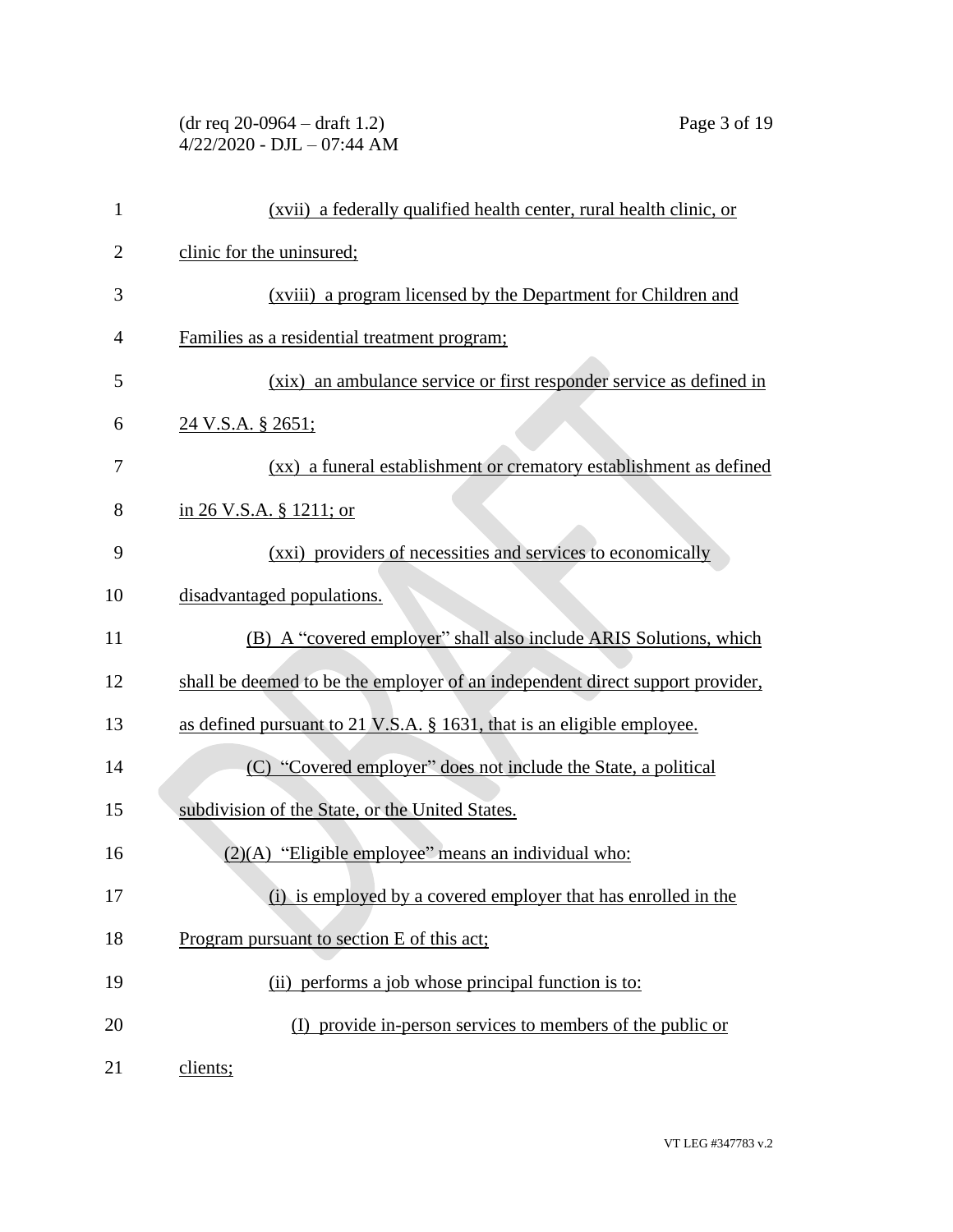(dr req 20-0964 – draft 1.2) Page 4 of 19 4/22/2020 - DJL – 07:44 AM

| $\mathbf{1}$   | (II) clean or sanitize the premises of a covered employer in a                         |
|----------------|----------------------------------------------------------------------------------------|
| $\overline{2}$ | <u>location that is open to the general public;</u>                                    |
| 3              | (III) stock products on the premises of a retailer described in                        |
| $\overline{4}$ | subdivisions $(1)(A)(i)$ —(iii) of this section in a location that is open to the      |
| 5              | general public; or                                                                     |
| 6              | (IV) perform activities that would reasonably result in a                              |
| 7              | similarly elevated risk of being exposed to or contracting COVID-19;                   |
| 8              | (iii) is unable to perform his or her job remotely or to telework;                     |
| 9              | (iv) actively performed the principal function of his or her job                       |
| 10             | during the Program Period;                                                             |
| 11             | (v) except in the case of employees of home health agencies and                        |
| 12             | nursing homes, earns an hourly base wage of \$25.00 or less;                           |
| 13             | (vi) worked at least 34 hours for a covered employer during the                        |
| 14             | relevant calendar month; and                                                           |
| 15             | (vii) is not eligible to receive monetary benefits for the                             |
| 16             | performance of work in a job that exposes them to an elevated risk of being            |
| 17             | exposed to or contracting COVID-19 under any program authorized or                     |
| 18             | implemented by the federal government.                                                 |
| 19             | (B) "Eligible employee" includes an independent direct support                         |
| 20             | provider as defined pursuant to 21 V.S.A. § 1631 who satisfies the                     |
| 21             | requirements of subdivisions $(A)(ii)$ — $(vii)$ of subdivision $(2)$ of this section. |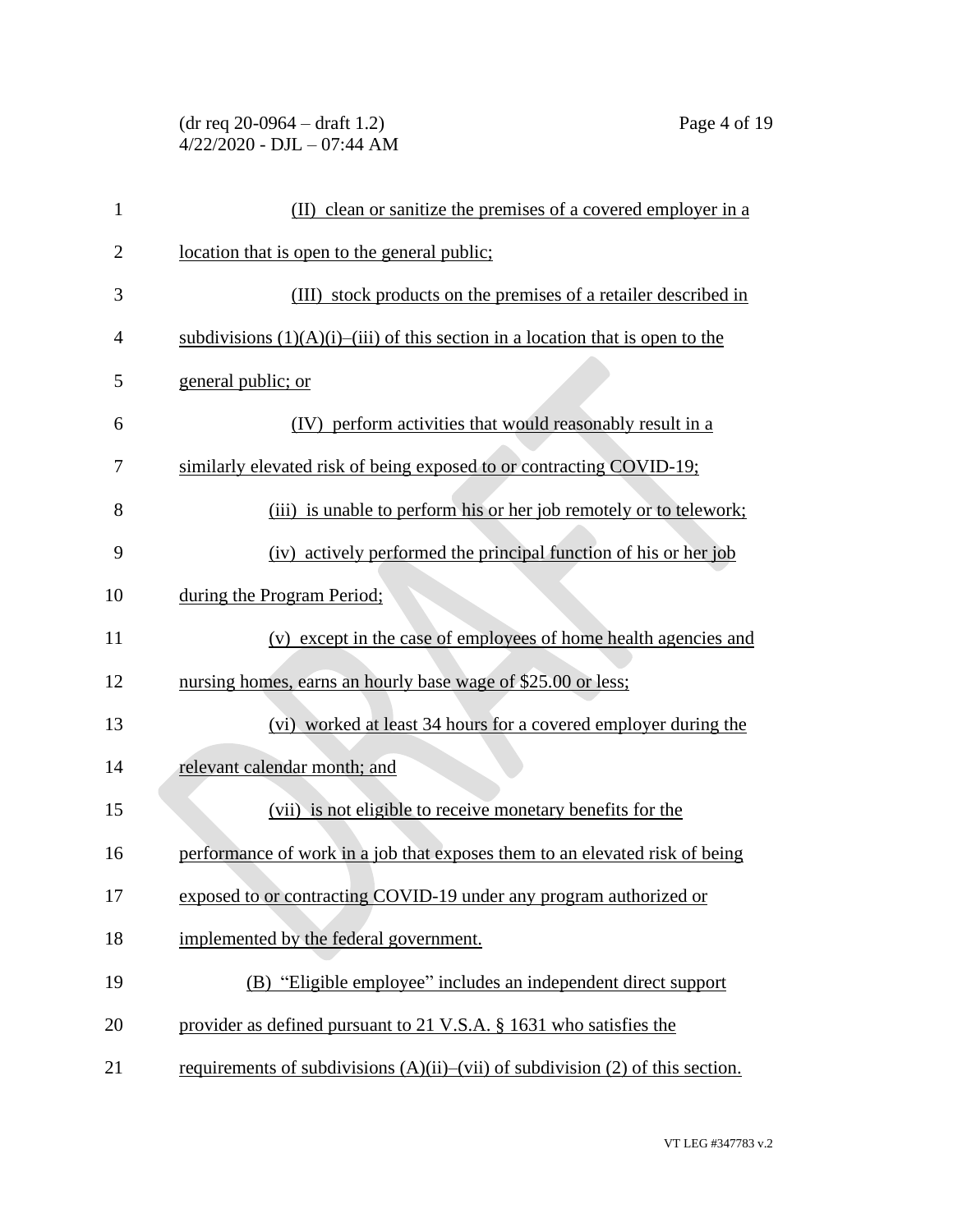(dr req 20-0964 – draft 1.2) Page 5 of 19 4/22/2020 - DJL – 07:44 AM

| $\mathbf{1}$   | (C) "Eligible employee" does not include an independent contractor             |
|----------------|--------------------------------------------------------------------------------|
| $\overline{2}$ | or self-employed individual.                                                   |
| 3              | (3) "Grant issuer" means the entity that the Secretary contracts with to       |
| $\overline{4}$ | process and disburse payments of grant monies to covered employers for         |
| 5              | payment to eligible employees.                                                 |
| 6              | (4) "Program" means the Essential Employees Grant Program.                     |
| 7              | (5) "Program Period" means the period from April 1, 2020 through               |
| 8              | <u>June 30, 2020, inclusive.</u>                                               |
| 9              | (6) "Secretary" means the Secretary of Administration.                         |
| 10             | Sec. 2. ESSENTIAL EMPLOYEES GRANT PROGRAM;                                     |
| 11             | ESTABLISHMENT; CONTRACTS FOR PROGRAM                                           |
| 12             | <b>ADMINISTRATION</b>                                                          |
| 13             | (a) There is established the Essential Employees Grant Program to provide      |
| 14             | grants to eligible employees who, during the Program Period, perform work in   |
| 15             | essential jobs that expose them to an elevated risk of being exposed to or     |
| 16             | contracting COVID-19.                                                          |
| 17             | $(b)(1)$ The Program shall be administered by the Secretary of                 |
| 18             | Administration.                                                                |
| 19             | (2) The Secretary shall contract with a private entity to serve as the         |
| 20             | Program's grant issuer as provided pursuant to subsection (c) of this section. |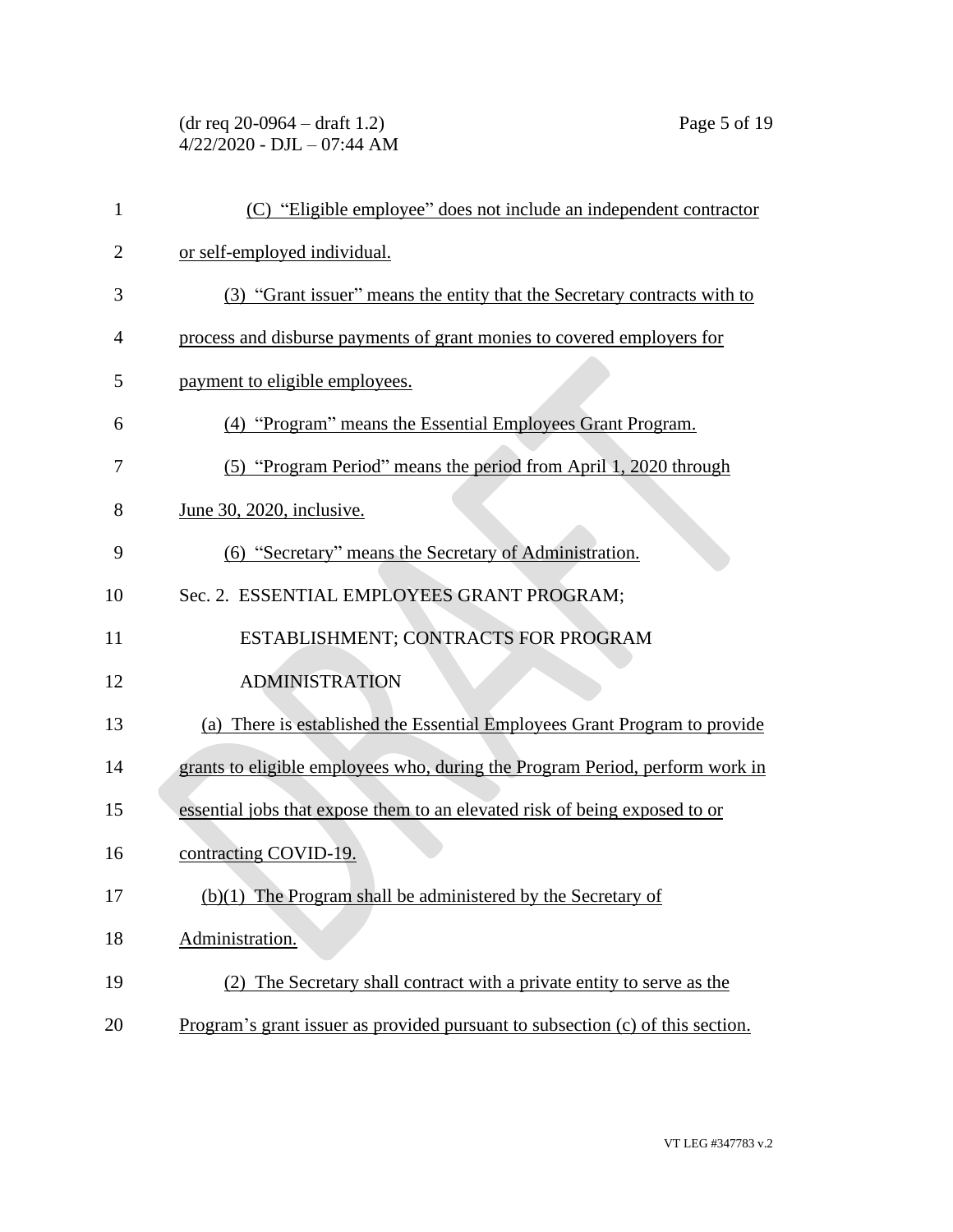(dr req 20-0964 – draft 1.2) Page 6 of 19 4/22/2020 - DJL – 07:44 AM

| $\mathbf{1}$   | (3) The Secretary may utilize staff and resources from any State agency             |
|----------------|-------------------------------------------------------------------------------------|
| $\overline{2}$ | or department as necessary to implement and administer the Program.                 |
| 3              | (4) The Secretary may contract with one or more private entities as                 |
| 4              | necessary to implement or administer the Program.                                   |
| 5              | (5) With respect to grants for eligible employees of home health                    |
| 6              | agencies and nursing homes:                                                         |
| 7              | (A) the Secretary shall, in consultation with the Secretary of Human                |
| 8              | Services, the Commissioner of Disabilities, Aging and Independent Living,           |
| 9              | and the Commissioner of Vermont Health Access, develop a process for                |
| 10             | paying grants to those employees as provided pursuant to Sec. 6 of this act; and    |
| 11             | (B) the Agency of Human Services, Department of Disabilities,                       |
| 12             | Aging and Independent Living, and Department of Vermont Health Access               |
| 13             | shall jointly administer the processing and payment of grants to those              |
| 14             | employees as provided pursuant to Sec. 6 of this act.                               |
| 15             | (c) Notwithstanding any provision of law to the contrary, the Secretary may         |
| 16             | enter into contracts with the grant issuer and any private entities that are        |
| 17             | necessary to implement or administer the Program without the need to                |
| 18             | competitively bid such contracts. For the purposes of the Program, the public       |
| 19             | health risk posed by COVID-19 shall be deemed to be an emergency situation          |
| 20             | that justifies the execution of sole source contracts pursuant to Bulletin 3.5, the |
| 21             | State's Procurement and Contracting Procedures.                                     |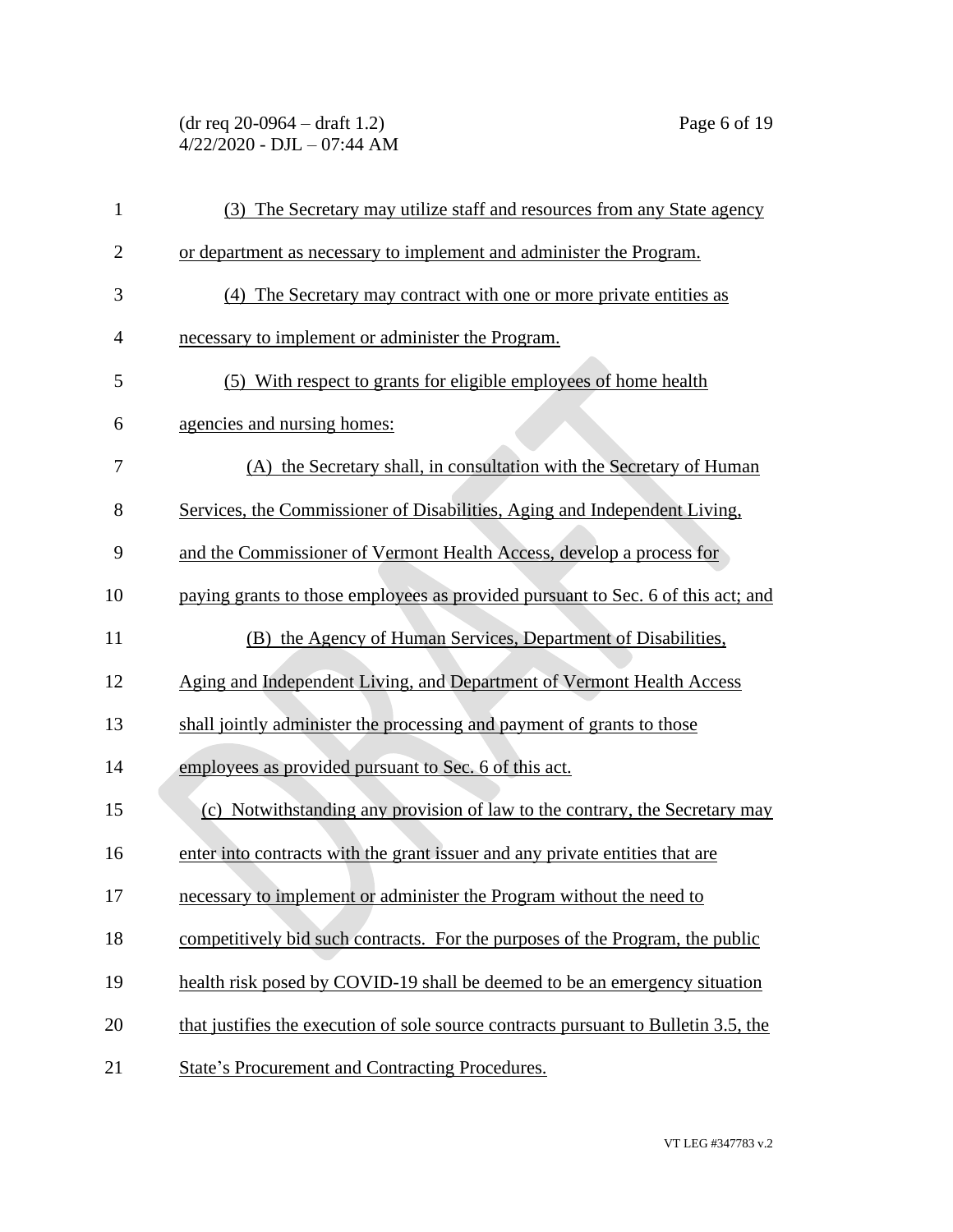(dr req 20-0964 – draft 1.2) Page 7 of 19 4/22/2020 - DJL – 07:44 AM

| $\mathbf{1}$   | (d) The contract with the grant issuer shall, at a minimum, provide that the     |
|----------------|----------------------------------------------------------------------------------|
| $\overline{2}$ | grant issuer shall:                                                              |
| 3              | (1) issue grant payments to eligible employees pursuant to the                   |
| 4              | provisions of Sec. 5 of this act and pursuant to a time period and procedures    |
| 5              | established by the Secretary;                                                    |
| 6              | (2) comply with all requirements, guidelines, and procedures that the            |
| 7              | Secretary adopts in relation to the Program; and                                 |
| 8              | (3) comply with all requirements of this act.                                    |
| 9              | (e)(1) The Secretary shall adopt requirements, guidelines, and procedures        |
| 10             | as necessary to implement and administer the Program.                            |
| 11             | Sec. 3. SAFEGUARDING PERSONAL INFORMATION:                                       |
| 12             | <b>CONFIDENTIALITY</b>                                                           |
| 13             | (a) All personally identifiable information that is collected by the Program,    |
| 14             | any entity of State government performing a function of the Program, or any      |
| 15             | entity that the Secretary contracts with to perform a function of the Program    |
| 16             | shall be kept confidential and shall be exempt from inspection and copying       |
| 17             | under the Public Records Act.                                                    |
| 18             | (b) The Secretary shall ensure that any entity of State government               |
| 19             | performing a function of the Program, or any entity that the Secretary contracts |
| 20             | with to perform a function of the Program:                                       |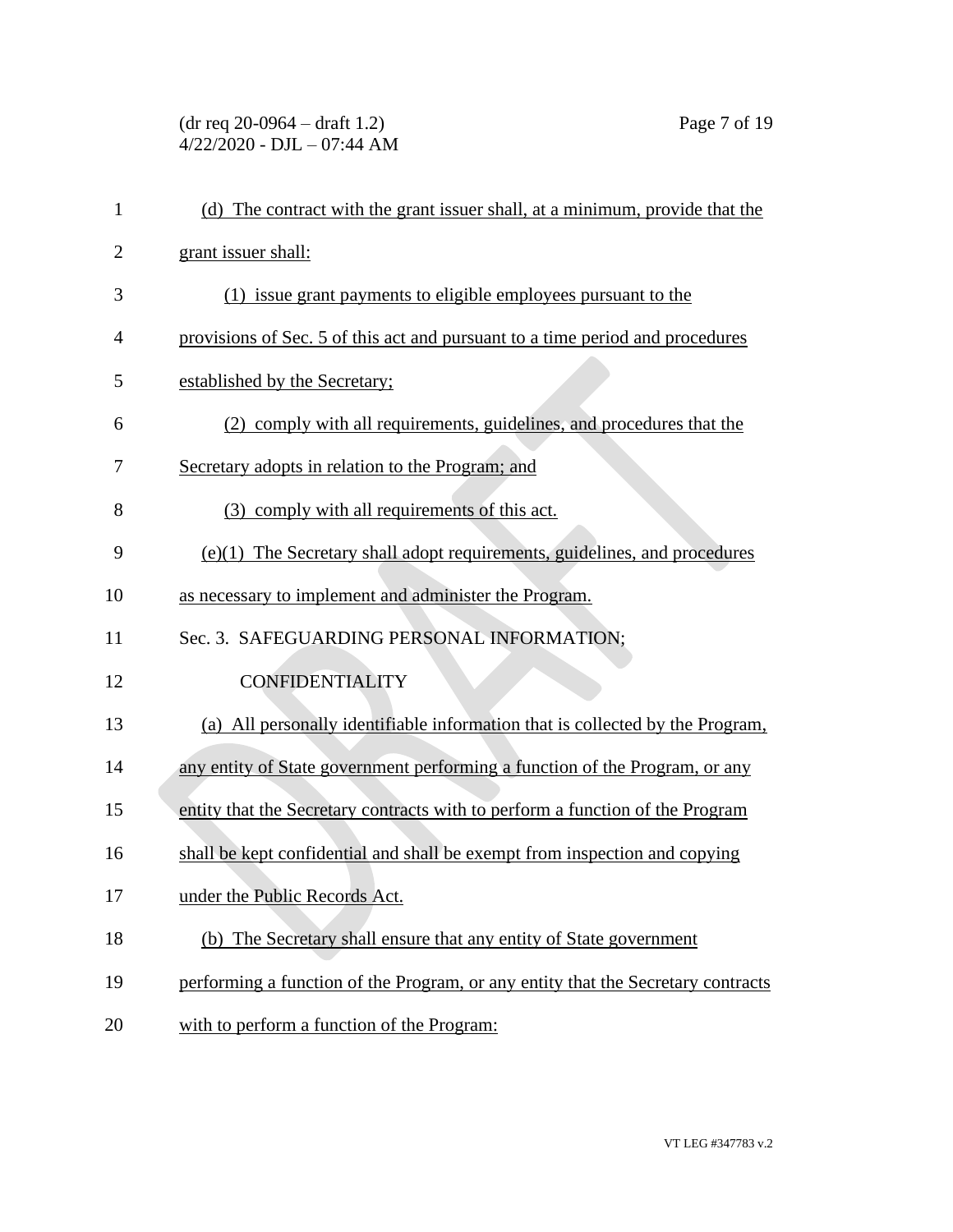(dr req 20-0964 – draft 1.2) Page 8 of 19 4/22/2020 - DJL – 07:44 AM

| $\mathbf{1}$   | (1) implements appropriate procedures and safeguards to protect any               |
|----------------|-----------------------------------------------------------------------------------|
| $\overline{2}$ | personally identifiable information that it obtains in relation to the Program;   |
| 3              | (2) shall not disclose an individual's Social Security number to another          |
| $\overline{4}$ | State entity or contractor performing a function of the Program unless that       |
| 5              | disclosure is necessary for the administration of the Program; and                |
| 6              | (3) complies with all applicable requirements of 9 V.S.A. chapter 62.             |
| 7              | (c) As used in this section, "personally identifiable information" means an       |
| 8              | individual's:                                                                     |
| 9              | $(1)$ name                                                                        |
| 10             | $(2)$ address;                                                                    |
| 11             | (3) date of birth;                                                                |
| 12             | (4) place of birth;                                                               |
| 13             | (5) mother's maiden name;                                                         |
| 14             | (6) unique biometric data generated from measurements or technical                |
| 15             | analysis of human body characteristics used to identify or authenticate the       |
| 16             | individual, such as a fingerprint, retina or iris image, or other unique physical |
| 17             | representation or digital representation of biometric data;                       |
| 18             | name or address of a member of the individual's immediate family                  |
| 19             | or household;                                                                     |
| 20             | (8) Social Security number or other government-issued identification              |
| 21             | number; or                                                                        |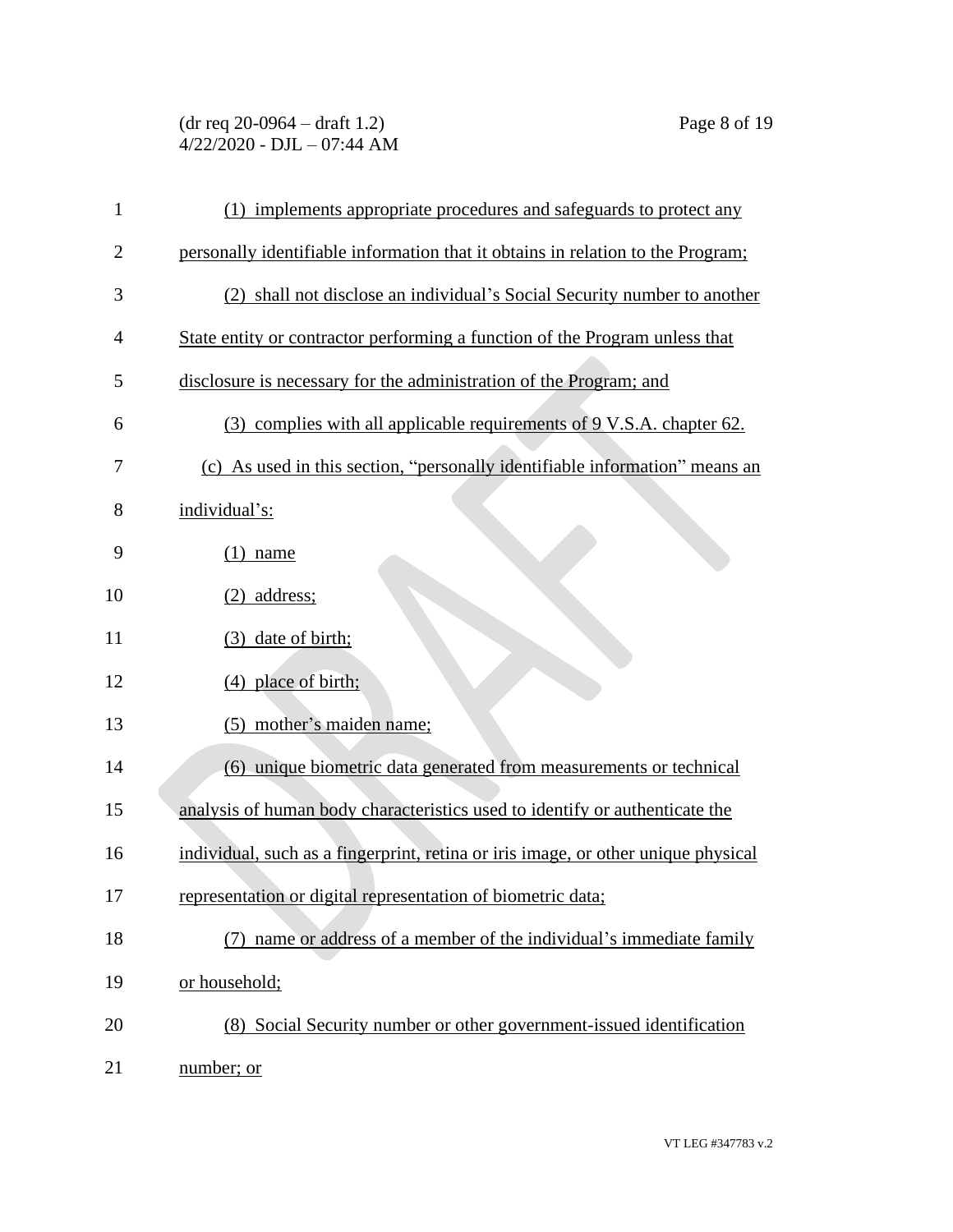## (dr req 20-0964 – draft 1.2) Page 9 of 19 4/22/2020 - DJL – 07:44 AM

| $\mathbf{1}$   | (9) other information that, either alone or in combination with the                |
|----------------|------------------------------------------------------------------------------------|
| $\overline{2}$ | information listed in subdivisions $(1)$ – $(8)$ of this subsection, would allow a |
| 3              | reasonable person to identify the individual with reasonable certainty.            |
| $\overline{4}$ | Sec. 4. GRANTS; PAYMENT; INCOME TAX WITHHOLDING                                    |
| 5              | (a) Grants shall be paid to eligible employees in the following amounts:           |
| 6              | (1) For each month during the Program Period in which a covered                    |
| 7              | employer submits documentation showing that an eligible employee actually          |
| 8              | worked more than 108 hours, the eligible employee shall receive a grant of         |
| 9              | \$1,000.00.                                                                        |
| 10             | (2) For each month during the Program Period in which a covered                    |
| 11             | employer submits documentation showing that an eligible employee actually          |
| 12             | worked at least 34 hours and less than 108 hours, the eligible employee shall      |
| 13             | receive a grant of \$600.00.                                                       |
| 14             | $(b)(1)$ The number of hours actually worked by an eligible employee for           |
| 15             | each calendar month shall include any hours of employer-provided accrued           |
| 16             | paid leave or leave provided pursuant to the Emergency Family and Medical          |
| 17             | Leave Expansion Act or the Emergency Paid Sick Leave Act that are used by          |
| 18             | the eligible employee because he or she has contracted COVID-19 or is              |
| 19             | quarantined because of exposure to COVID-19.                                       |
| 20             | (2) The number of hours actually worked by an eligible employee for                |
| 21             | each calendar month shall not include:                                             |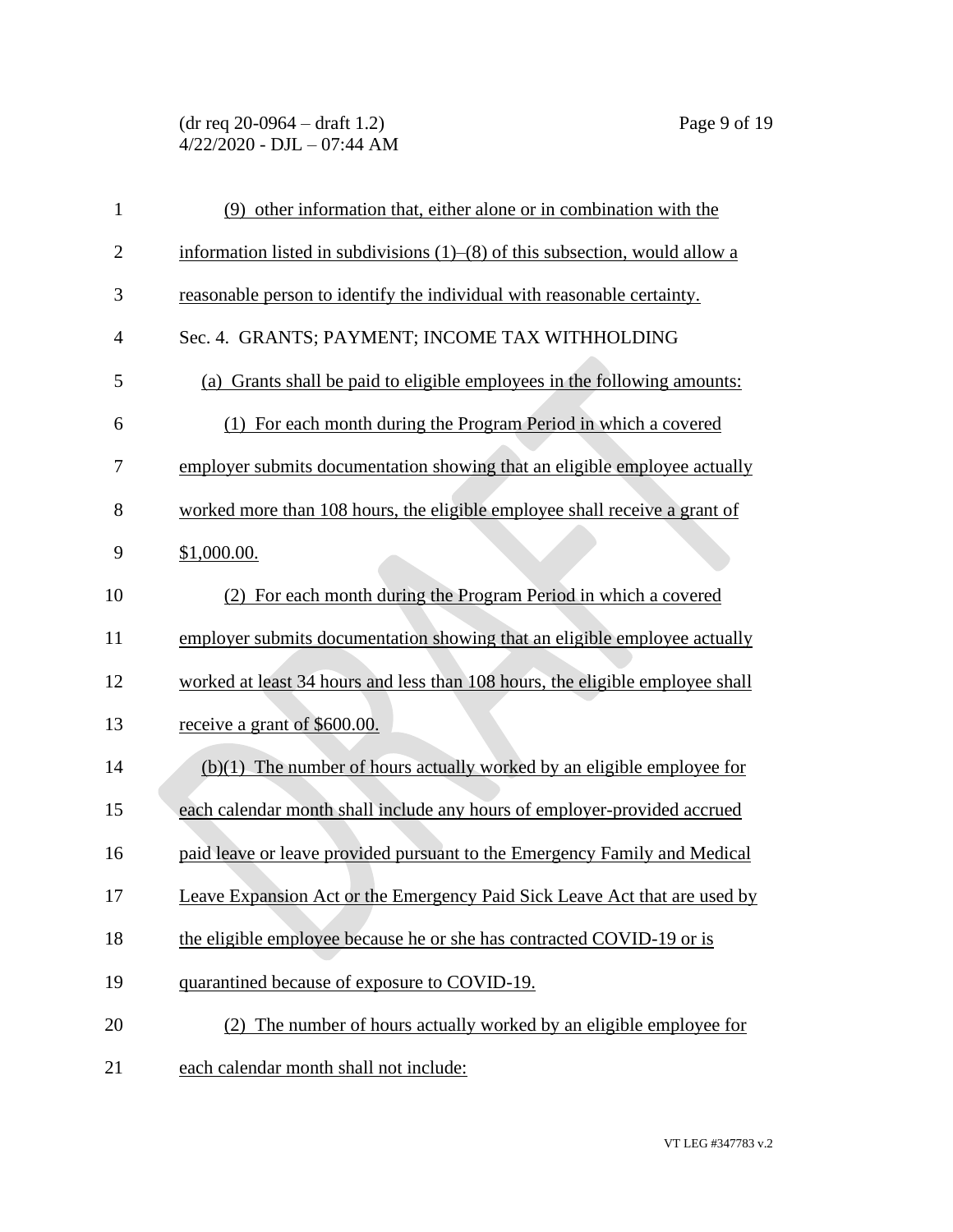(dr req 20-0964 – draft 1.2) Page 10 of 19  $4/22/2020$  - DJL - 07:44 AM

| $\mathbf{1}$   | (A) any hours of employer-provided accrued paid leave or leave                       |
|----------------|--------------------------------------------------------------------------------------|
| $\overline{2}$ | provided pursuant to the Emergency Family and Medical Leave Expansion Act            |
| 3              | or the Emergency Paid Sick Leave Act that are used by the eligible employee          |
| $\overline{4}$ | to care for another individual; and                                                  |
| 5              | (B) any hours of remote or telework performed by the eligible                        |
| 6              | employee.                                                                            |
| 7              | (c) An eligible employee who qualifies for a grant pursuant to subdivisions          |
| 8              | $(2)(A)(i)$ —(vii) of Sec. 1 of this act shall be permitted to receive not more than |
| 9              | two grants per calendar month for eligible work performed at different covered       |
| 10             | employers. If an eligible employee performed work that qualifies for a grant at      |
| 11             | more than two covered employers during a particular month, the employee              |
| 12             | shall receive grants in relation to the two jobs at which the employee worked        |
| 13             | the greatest number of hours during that month.                                      |
| 14             | (d) The monthly check for each eligible employee shall be sent to their              |
| 15             | covered employer who shall give the check to the employee not more than five         |
| 16             | calendar days after the covered employer receives it.                                |
| 17             | (e) Checks shall be issued by the grant issuer on a monthly basis according          |
| 18             | to a schedule adopted by the Secretary.                                              |
| 19             | $(f)(1)$ The Secretary shall, as soon as practicable, determine whether a            |
| 20             | sufficient amount of the funds appropriated pursuant to Sec. 9 of this act           |
| 21             | remains to pay the anticipated grant requests for June. If the Secretary             |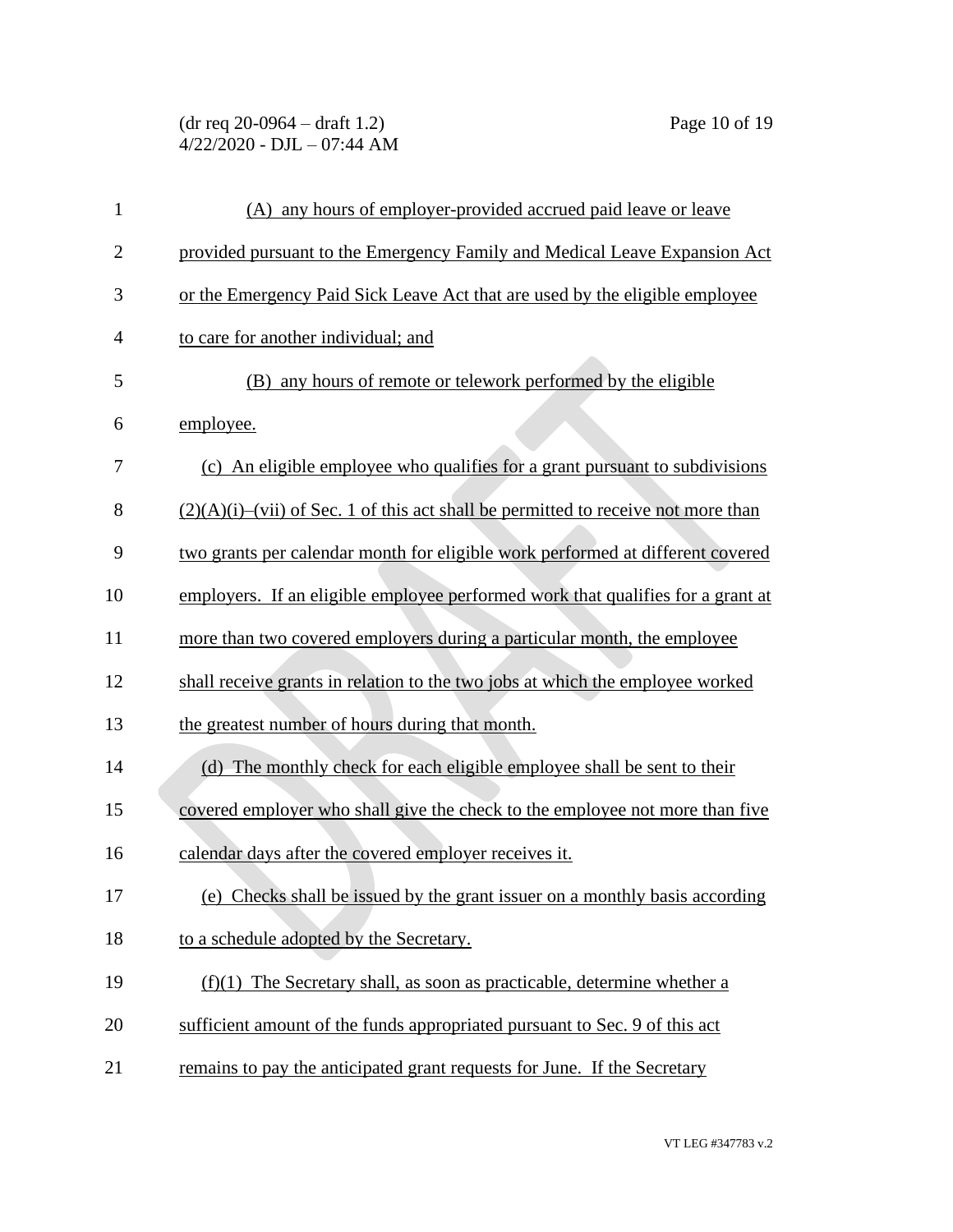(dr req 20-0964 – draft 1.2) Page 11 of 19 4/22/2020 - DJL – 07:44 AM

| $\mathbf{1}$   | determines that the remaining funds are likely to be insufficient to pay the     |
|----------------|----------------------------------------------------------------------------------|
| $\overline{2}$ | claims for June, the Secretary shall, in consultation with the grant issuer,     |
| 3              | reduce the grant amounts set forth in subsection (a) of this section by an       |
| $\overline{4}$ | amount necessary to ensure that all anticipated grant requests for June can be   |
| 5              | paid.                                                                            |
| 6              | (2) The grant issuer shall cease paying claims submitted after a date            |
| 7              | established by the Secretary by guidelines or procedure or upon the exhaustion   |
| 8              | of the funds appropriated in Sec. 9 of this act, whichever occurs sooner.        |
| 9              | $(g)(1)$ Each eligible employee shall, together with his or her initial grant    |
| 10             | payment, be provided with written notice that the grant may be subject to        |
| 11             | income tax and that the eligible employee's grant is subject to withholding.     |
| 12             | (2) All procedures specified by 26 U.S.C. chapter 24 and 32 V.S.A.               |
| 13             | chapter 151, subchapter 4 pertaining to the withholding of income tax shall be   |
| 14             | followed in relation to the payment of grants pursuant to this section.          |
| 15             | Sec. 5. APPLICATION; REQUIRED INFORMATION;                                       |
| 16             | $(a)(1)$ In order to enroll in the Program and make its employees eligible for   |
| 17             | grants issued under the Program, a covered employer shall submit to the          |
| 18             | Secretary or the Secretary's designee a notice of enrollment in a form specified |
| 19             | by the Secretary.                                                                |
| 20             | (2) The Secretary shall require employers to provide information                 |
| 21             | demonstrating that they are a covered employer and that each listed employee     |

VT LEG #347783 v.2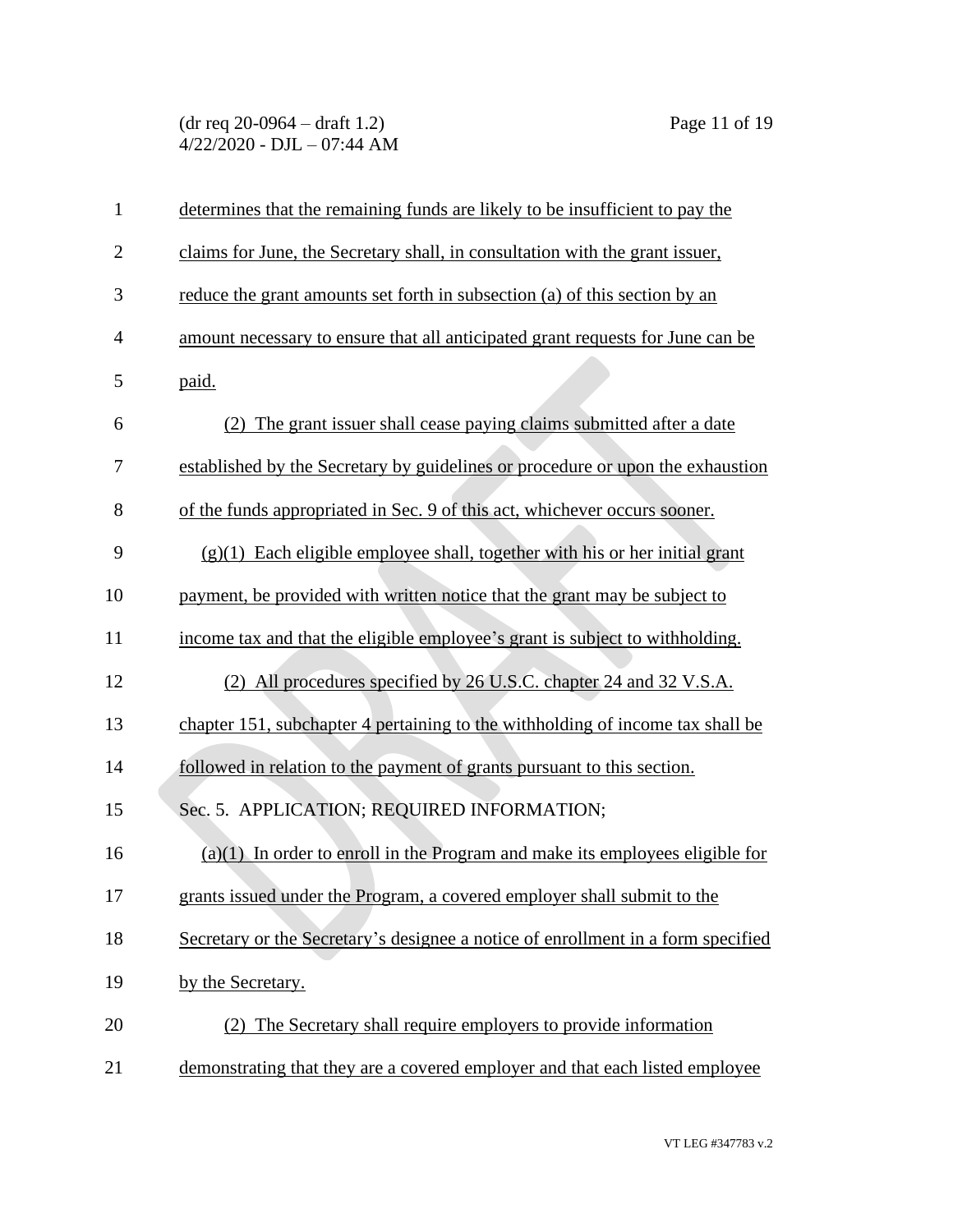(dr req 20-0964 – draft 1.2) Page 12 of 19 4/22/2020 - DJL – 07:44 AM

| $\mathbf{1}$   | is performing a job whose functions would make the employee eligible to         |
|----------------|---------------------------------------------------------------------------------|
| $\mathbf{2}$   | receive a grant pursuant to the Program.                                        |
| 3              | (3) As a condition of enrolling in the Program, each covered employer           |
| $\overline{4}$ | shall agree to make all books and records related to work performed by eligible |
| 5              | employees during the Program Period available upon request to the Secretary,    |
| 6              | the Secretary's designee, or the Attorney General for inspection.               |
| 7              | (4) An enrolled covered employer shall be permitted to update the list of       |
| 8              | potentially eligible employees at regular intervals specified by the Secretary. |
| 9              | $(b)(1)$ A covered employer that has enrolled in the Program shall submit a     |
| 10             | separate request for grant payments in a form specified by the Secretary for    |
| 11             | each calendar month during the Program Period according to a schedule           |
| 12             | established by the Secretary.                                                   |
| 13             | (2) The Secretary shall specify the information that must be provided for       |
| 14             | each eligible employee, including documentation of the hours of actual work     |
| 15             | performed by each eligible employee for that month and any information          |
| 16             | necessary for the grant issuer to withhold income taxes pursuant to subsection  |
| 17             | $(g)$ of Sec. 4 of this act.                                                    |
| 18             | $(c)(1)$ Nothing in this section shall be construed to require a covered        |
| 19             | employer to enroll in the Program.                                              |
| 20             | (2) A covered employer that elects not to enroll in the Program or              |
| 21             | neglects or fails to submit a request for grant payments for any month in the   |

VT LEG #347783 v.2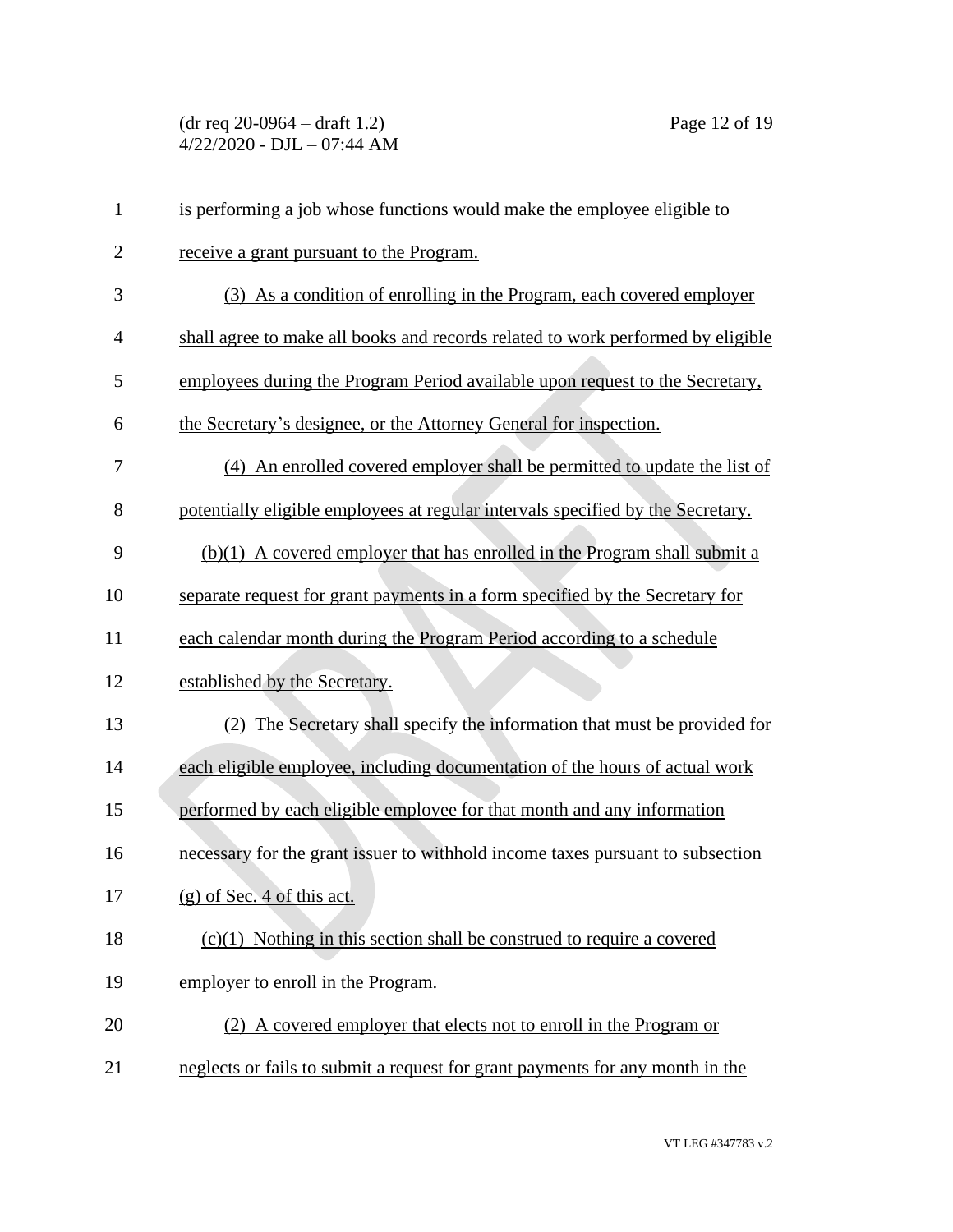(dr req 20-0964 – draft 1.2) Page 13 of 19 4/22/2020 - DJL – 07:44 AM

| $\mathbf{1}$   | Program Period shall not be liable to its eligible employees for any amounts     |
|----------------|----------------------------------------------------------------------------------|
| $\overline{2}$ | that they may have been entitled to receive under the Program if the covered     |
| 3              | employer had enrolled in the Program or submitted a grant request for that       |
| $\overline{4}$ | month.                                                                           |
| 5              | Sec. 6. GRANTS FOR ELIGIBLE HOME HEALTH AND NURSING                              |
| 6              | <b>HOME EMPLOYEES</b>                                                            |
| 7              | $(a)(1)$ Notwithstanding Secs. 4 and 5 of this act, eligible employees           |
| 8              | performing work for a home health agency or nursing home shall receive           |
| 9              | monthly grants during the program period pursuant to a procedure adopted by      |
| 10             | the Secretary in consultation with the Secretary of Human Services, the          |
| 11             | Commissioner of Disabilities, Aging and Independent Living, and the              |
| 12             | <b>Commissioner of Vermont Health Access.</b>                                    |
| 13             | $(2)(A)$ Eligible employees who work at least 108 hours during a month           |
| 14             | shall be entitled to a grant of \$1,000.00. Eligible employees who work at least |
| 15             | 34 hours and less than 108 hours shall be entitled to a grant of \$600.00.       |
| 16             | (B) Grant payments pursuant to this section shall not be limited to              |
| 17             | employees earning less than \$25.00 per hour. Any income requirements for        |
| 18             | grant payments made pursuant to this section shall be determined by the          |
| 19             | Secretary in consultation with the Secretary of Human Services, the              |
| 20             | Commissioner of Disabilities, Aging and Independent Living, and the              |
| 21             | Commissioner of Vermont Health Access.                                           |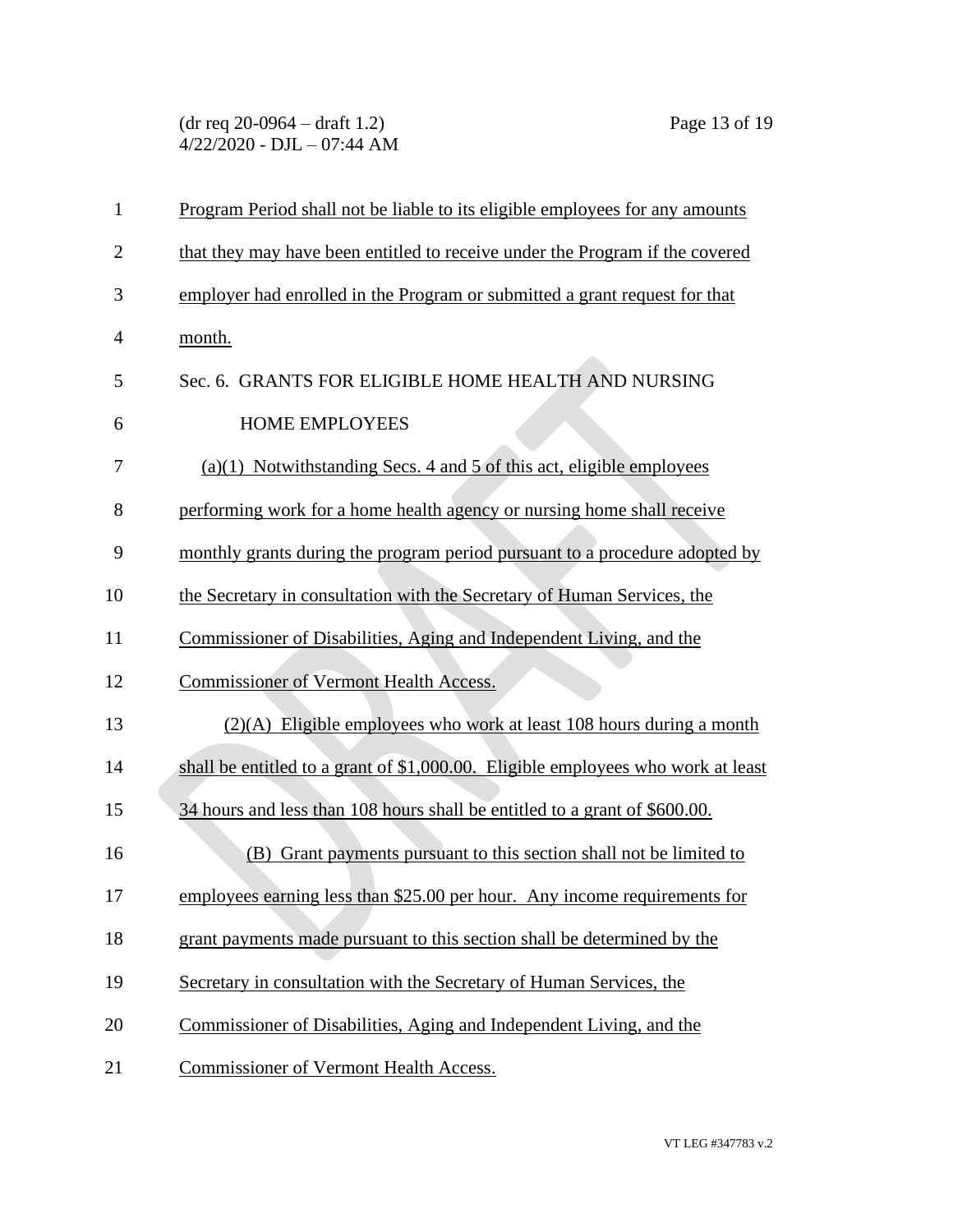(dr req 20-0964 – draft 1.2) Page 14 of 19 4/22/2020 - DJL – 07:44 AM

| $\mathbf{1}$   | (b) The Agency of Human Services and Departments of Disabilities,               |
|----------------|---------------------------------------------------------------------------------|
| $\overline{2}$ | Aging, and Independent Living and of Vermont Health Access shall jointly        |
| 3              | administer the payment and processing of grants pursuant to this section with   |
| $\overline{4}$ | the Secretary.                                                                  |
| 5              | (c) The Secretary shall, in consultation with the Secretary of Human            |
| 6              | Services, Commissioner of Disabilities, Aging and Independent Living, and       |
| 7              | Commissioner of Vermont Health Access, develop a process for identifying        |
| 8              | eligible employees, determining grant amounts, and paying grants to eligible    |
| 9              | employees through participating home health agencies and nursing homes.         |
| 10             | $(d)(1)$ Each eligible employee that receives a grant payment pursuant to       |
| 11             | this section shall, together with his or her initial grant payment, be provided |
| 12             | with written notice that the grant may be subject to income tax and that the    |
| 13             | eligible employee's grant is subject to withholding.                            |
| 14             | (2) All procedures specified by 26 U.S.C. chapter 24 and 32 V.S.A.              |
| 15             | chapter 151, subchapter 4 pertaining to the withholding of income tax shall be  |
| 16             | followed in relation to the payment of grants pursuant to this section.         |
| 17             | Sec. 7. REPORTS; AUDIT                                                          |
| 18             | (a) The Secretary shall require the grant issuer and any private entity that is |
| 19             | performing a function of the Program to provide the Secretary with monthly      |
| 20             | reports providing information on Program performance, including, as             |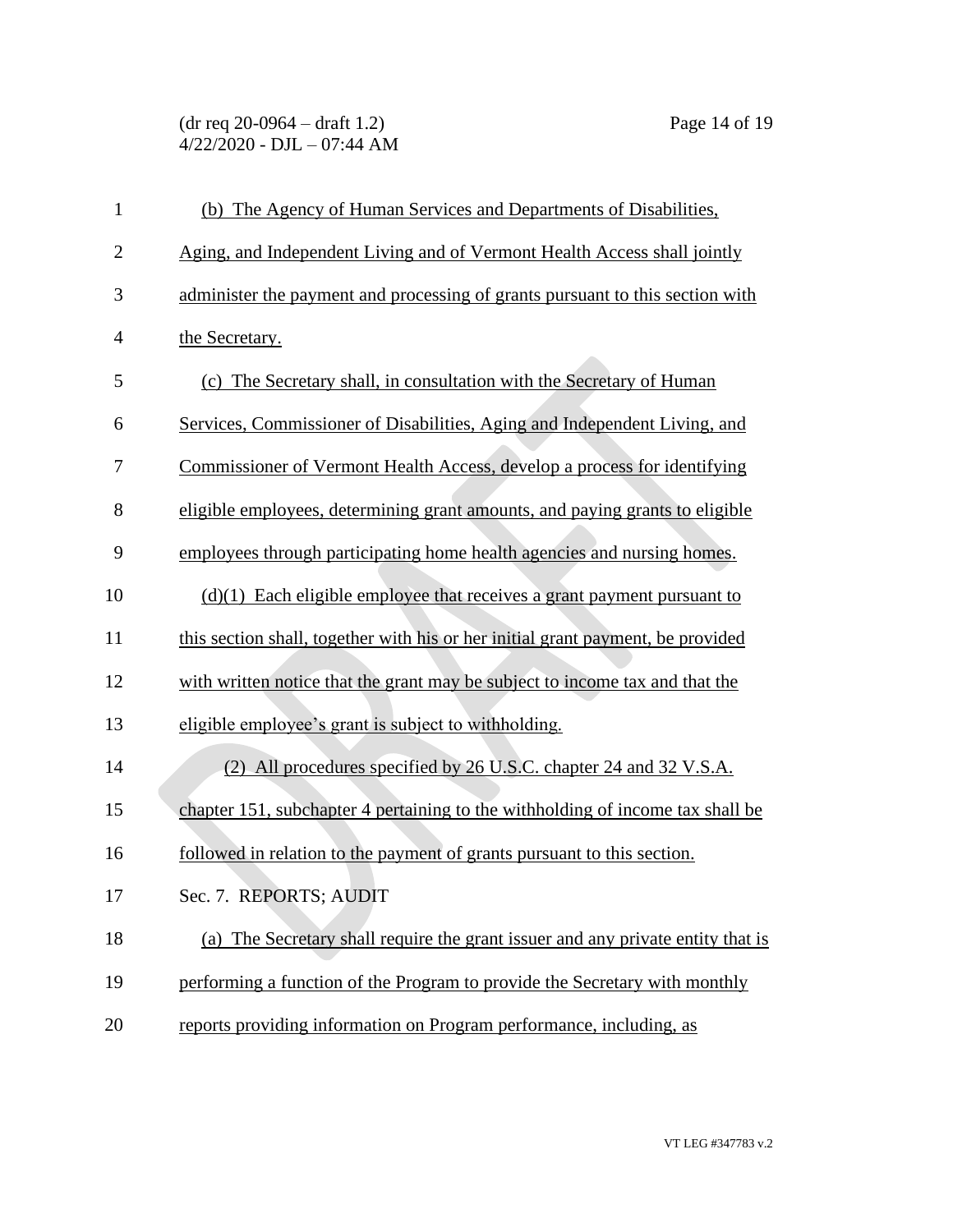(dr req 20-0964 – draft 1.2) Page 15 of 19 4/22/2020 - DJL – 07:44 AM

| $\mathbf{1}$   | applicable, the number of claims received and processed, the number of       |
|----------------|------------------------------------------------------------------------------|
| $\overline{2}$ | employers enrolled, and the amount of grant funds paid.                      |
| 3              | (b) On or before October 1, 2020, the Secretary shall submit a written       |
| $\overline{4}$ | report to the Joint Fiscal Committee with the following information:         |
| 5              | (1) the total number of covered employers that participated in the           |
| 6              | Program;                                                                     |
| 7              | (2) the total number of eligible employees who received grants through       |
| 8              | the Program;                                                                 |
| 9              | (3) the aggregate number of grants and the aggregate dollar amount of        |
| 10             | the grants issued for each calendar month during the Program Period;         |
| 11             | (4) the aggregate dollar amount of the grants issued for the entire          |
| 12             | Program Period; and                                                          |
| 13             | (5) any other information regarding the Program that the Secretary           |
| 14             | determines is pertinent.                                                     |
| 15             | (c) The grant issuer and any other private entity with whom that Secretary   |
| 16             | contracts for the performance of a function related to the Program shall:    |
| 17             | (1) keep its books and records related to the Program available for audit    |
| 18             | as required by the Secretary during the period of the contract and for three |
| 19             | years thereafter or any longer period that is otherwise required by law;     |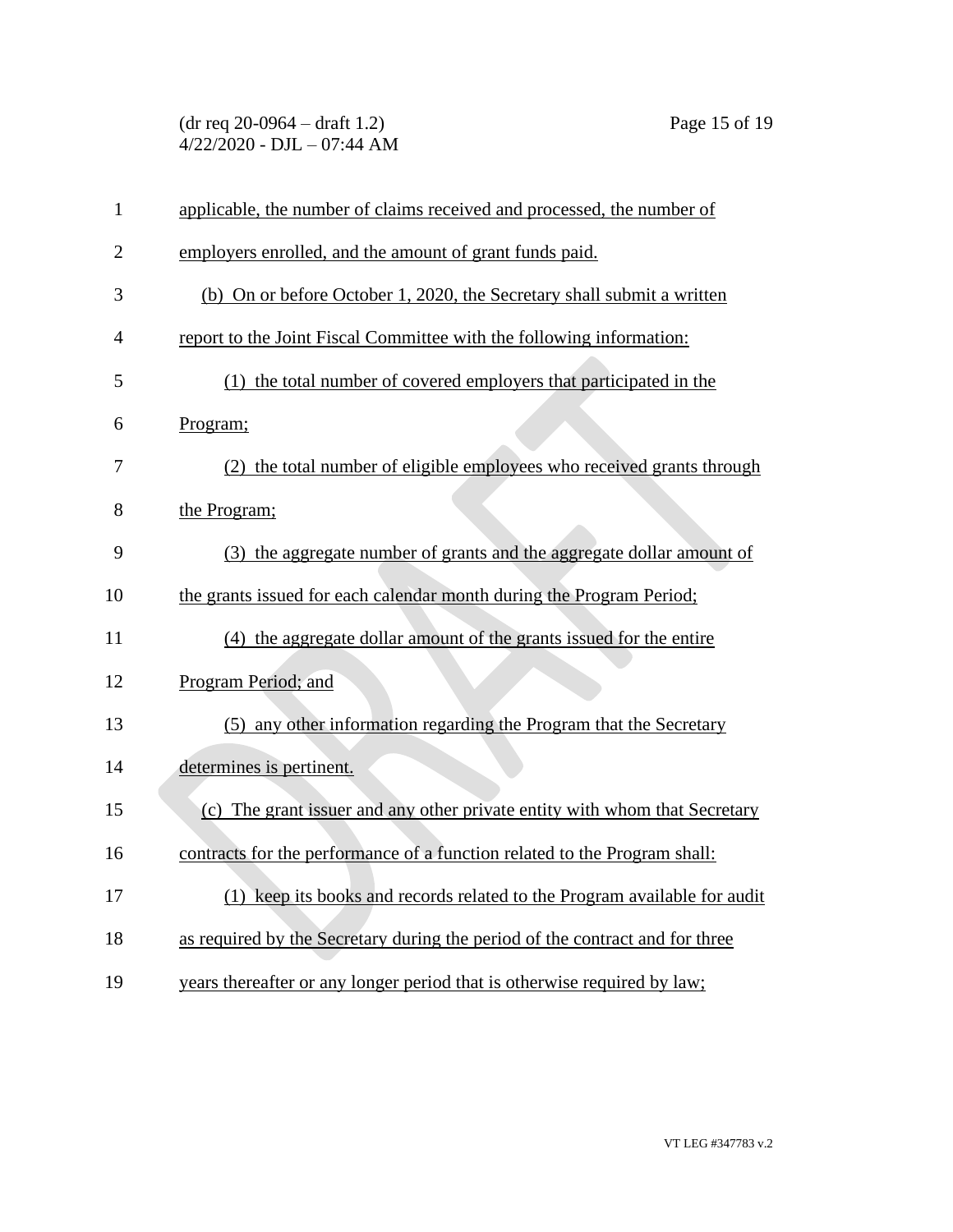## (dr req 20-0964 – draft 1.2) Page 16 of 19 4/22/2020 - DJL – 07:44 AM

| $\mathbf{1}$   | (2) make all books and records related to the Program available to the            |
|----------------|-----------------------------------------------------------------------------------|
| $\overline{c}$ | Secretary, the Attorney General, and the Auditor of Accounts upon request;        |
| 3              | and                                                                               |
| $\overline{4}$ | (3) make its books and records available for review or audit upon                 |
| 5              | request by any State or federal authority with jurisdiction, or an entity         |
| 6              | appointed by such a State or federal authority.                                   |
| 7              | Sec. 8. FRAUD; ENFORCEMENT                                                        |
| 8              | (a) A person shall not intentionally make a false statement or representation     |
| 9              | to obtain or increase any grant for an eligible employee under this act.          |
| 10             | (b) The Attorney General may enforce the provisions of this section and           |
| 11             | Secs. 4–6 of this act by restraining prohibited acts, seeking civil penalties,    |
| 12             | obtaining assurances of discontinuance, and conducting civil investigations in    |
| 13             | accordance with the procedures established in 9 V.S.A. §§ 2458–2461 as            |
| 14             | though a violation of this section were an unfair act in commerce. Any person     |
| 15             | complained against shall have the same rights and remedies as specified in        |
| 16             | those sections. The Superior Courts are authorized to impose the same civil       |
| 17             | penalties and investigation costs and to order other relief to the State of       |
| 18             | Vermont for violations of this section as they are authorized to impose or order  |
| 19             | under the provisions of 9 V.S.A. §§ 2458 and 2461 in an unfair act in             |
| 20             | commerce. In addition, the Superior Courts may order a person who violates        |
| 21             | the provisions of this section to pay restitution to the State in an amount equal |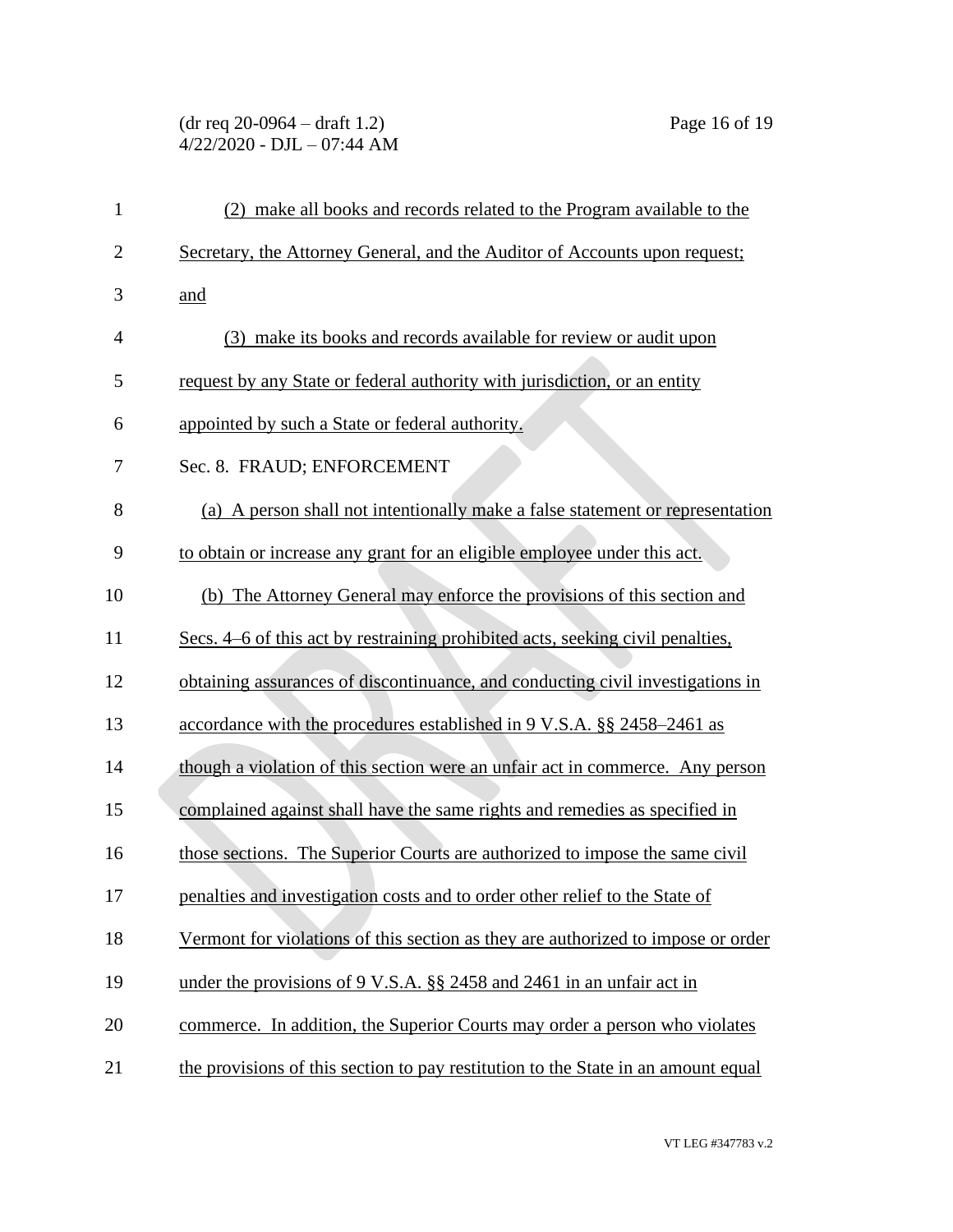(dr req 20-0964 – draft 1.2) Page 17 of 19 4/22/2020 - DJL – 07:44 AM

| $\mathbf{1}$   | to the amount of any benefit or other payment that was obtained by means of a        |
|----------------|--------------------------------------------------------------------------------------|
| $\overline{2}$ | false statement or representation.                                                   |
| 3              | Sec. 9. APPROPRIATION; INTENT; FEDERAL FUNDS                                         |
| $\overline{4}$ | (a) Intent. It is the intent of the General Assembly that the State shall only       |
| 5              | expend funds appropriated in this section to support the Essential Employees         |
| 6              | <b>Grant Program during the COVID-19 emergency in the absence of a specific</b>      |
| 7              | federal <b>program</b> to support eligible employees or covered employers as defined |
| 8              | in this act.                                                                         |
| 9              | (b) The amount of \$XXX, XXX, XXX. XX is appropriated in Fiscal Year                 |
| 10             | 2020 from the Coronavirus Relief Fund to the Agency of Administration for            |
| 11             | use in fiscal years 2020 and 2021 for the administration of and payment of           |
| 12             | grants pursuant to the Essential Employees Grant Program. The amount                 |
| 13             | needed to support the payment of grants to eligible employees working for a          |
| 14             | nursing home or home health agency shall be transferred to the Agency of             |
| 15             | Human Services.                                                                      |
| 16             | $(c)(1)$ For the amount appropriated in subsection (b) of this section, the          |
| 17             | Commissioner of Finance and Management shall only release the amount                 |
| 18             | necessary to pay each of the three monthly installments during the Program           |
| 19             | Period to the Agency of Administration upon notification from the State              |
| 20             | Treasurer that prior to the issuance of each monthly installment there is no         |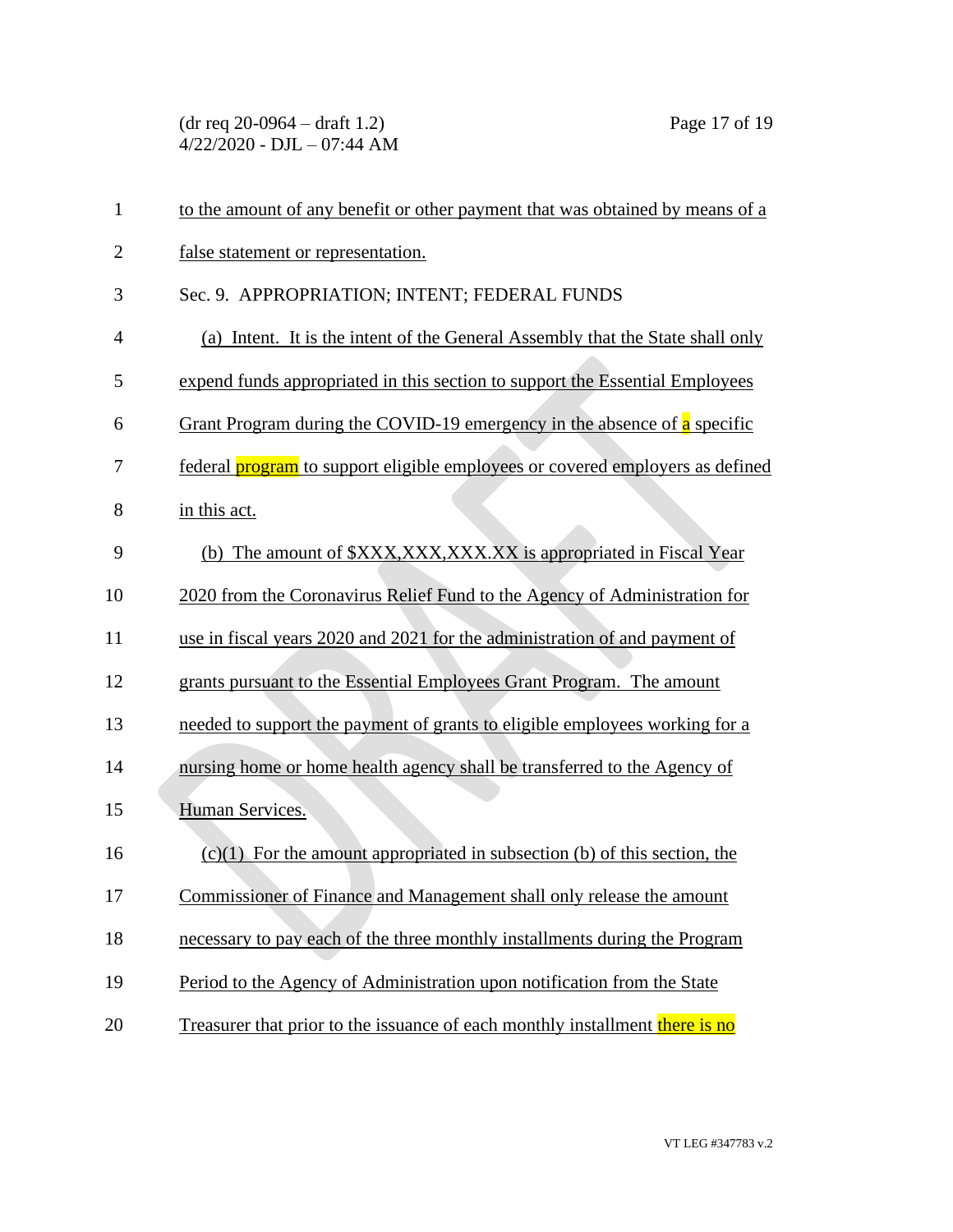| 1              | specific federal program to support eligible employees or covered employers       |
|----------------|-----------------------------------------------------------------------------------|
| $\overline{2}$ | as defined in this act.                                                           |
| 3              | (2) If a federal program supporting eligible employees or covered                 |
| $\overline{4}$ | employers as defined in this act is enacted, the Commissioner of Finance and      |
| 5              | Management shall only release the amount from the amount appropriated in          |
| 6              | subsection (b) of this section that is needed to issue grants made under the      |
| 7              | Program prior to the enactment of the federal program.                            |
| 8              | To the extent permissible, the State shall apply any federal funding<br>(3)       |
| 9              | granted directly to the State through a federal program to any grants already     |
| 10             | provided under the Program.                                                       |
| 11             | (d) Any expended funds remaining after the Program Period ends shall              |
| 12             | revert to the Coronavirus Relief Fund for reallocation.                           |
| 13             | (e) As used in this section, a "federal program" includes federal funds that      |
| 14             | have been granted or are likely to be granted to the State, or are granted        |
| 15             | directly to eligible employees or covered employers as defined in this act, and   |
| 16             | any federal tax incentives or credits enacted to support eligible employees or    |
| 17             | covered employers as defined in this act.                                         |
| 18             | Sec. 10. AGENCY OF TRANSPORTATION; TRANSIT AGENCIES;                              |
| 19             | BENEFITS TO ESSENTIAL WORKERS                                                     |
| 20             | The General Assembly encourages the Agency of Transportation, in                  |
| 21             | consultation with transit agencies, to develop a plan to utilize funding from the |